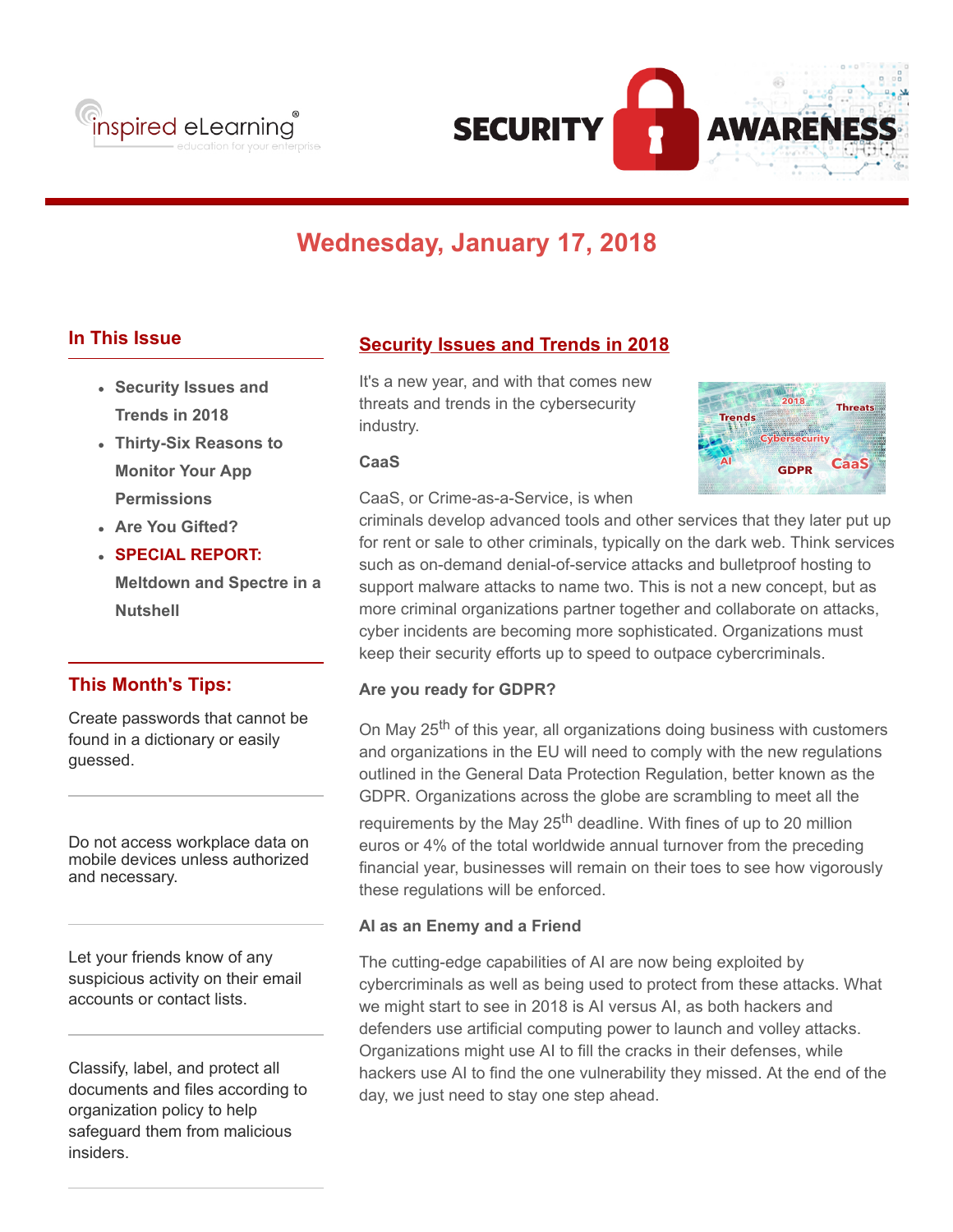Use parental controls to prevent your children from sharing personal information.

## **Cybersecurity Skills Shortage**

With the increase of cybersecurity threats, more and more organizations are looking to hire specialized professionals to assist with protecting their businesses. But with increased demand and a small pool of experienced cybersecurity professionals, companies can expect to pay a lot for new talent or look to outsource.

# **Thirty-Six Reasons to Monitor Your App Permissions**

Android users hoping to take advantage of security apps offered on the Google Play store got a rude awakening when they found out their supposed "security" app was one of more than 36 that the store removed because the apps contained malware, adware, and spyware.



The security incident was discovered by Trend Micro (via ZDNet), who found that these apps advertised themselves as providing security and other useful capabilities, including cleaning up junk files. These malicious apps included those posing under names including Security Defender, Security Keeper, Smart Security, and Advanced Boost.

Once installed, the apps barraged the user with fake security alerts, while also collecting data, including the user's Android ID, the network operator, the brand and model of the device, and even its location. In order to avoid falling victim to intrusive malware, Trend Micro recommends users carefully examine app permissions – because an app that demands extensive permissions in order to perform basic tasks might be something sinister. "Be aware of the scope of app permissions. Apps sometimes require more than the basic default permissions. Make sure the installed apps only have access to features they need," the researchers said.

# **Are You Gifted?**

While some of the most popular items being purchased for children this holiday season were *Fingerlings* and *L.O.L. Surprise! Dolls*. Internet of Things, or IoT devices, such as personal assistants for the home, tablets, and wearable fit devices, were the must have items amongst adults.



By now one could expect that those who have been gifted, or gifted themselves with an IoT device, have begun to incorporate it into their everyday life. Hopefully, after overcoming the excitement associated with having the latest gadget, some actions were taken to protect it from being hacked.

This is important because if protections are left unchecked, many IoT devices can cause some very serious problems down the road. With that being said, now is a great time to go over a few very simple things you can do to help protect your IoT gifts.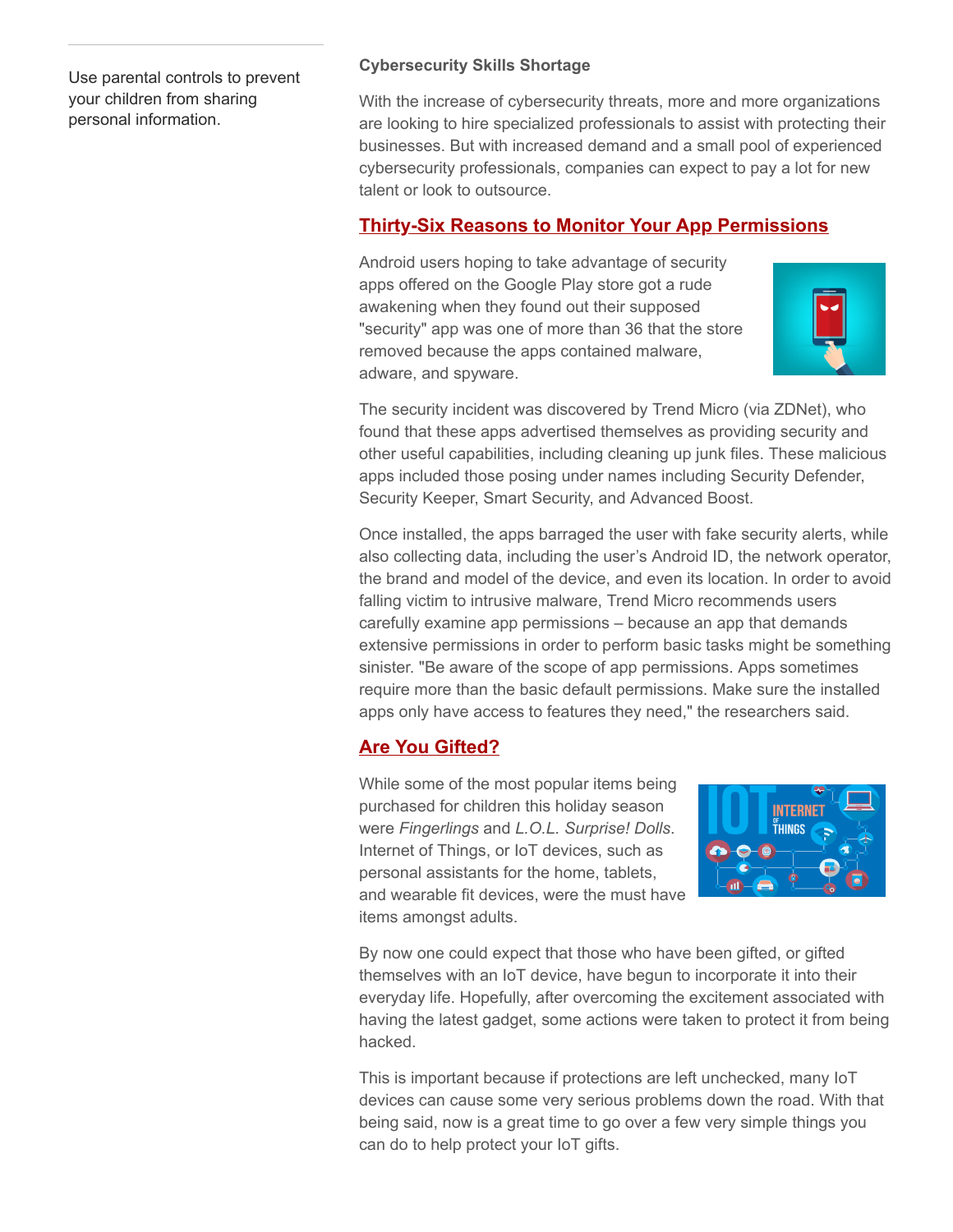**Step 1. Change the default password.** Most people don't even know that many IoT devices have default passwords that should be changed to a strong password prior to use. A strong password should be as long as possible, unique yet easy to remember, never shared with anyone, and changed regularly.

**Step 2. Check for software updates.** To help prevent your IoT devices from being exploited, always check for the latest updates or patches from the manufacturer. This can help protect your device from security flaws and emerging threats.

**Step 3. Disable remote or universal plug and play.** Most internetconnected IoT devices come out of the box ready for action (and immediately connect to them). Read the information and instructions that came with the device to find out if it is plug and play and if so, turn it off. As a best practice only connect to secure networks.

Remember, IoT devices such as baby monitors, security cameras, smart thermostats, and televisions that connect to the Internet are all susceptible to hacking in the same way that mobile devices and laptops are, so they must be included as part of your overall security routine.

## **SPECIAL REPORT: Meltdown and Spectre in a Nutshell**

What exactly are Meltdown and Spectre, and why all the hype about them? Are they two parts of the same threat? Are all computers and smart devices now rendered an open target for malicious hacks? Is there nothing we as consumers can do? Is the world of cyberspace coming to an end?



#### *Not quite.*

Meltdown is an exploit that affects an inherent vulnerability in the processor chip of a computer, smart device, or hypervisor (the hardware that supports virtual machines). The processor chip, or central processing unit (CPU), is at the heart of all computers and what makes them run. Meltdown essentially breaks down the walls, or containers, that keep data segregated by bypassing certain security measures that protect sensitive information.

The reason for all the sensationalism is that in the hands of an attacker, Meltdown will allow malicious programs to snoop around high-privileged parts of your computer's memory, giving the attacker access to your private files, passwords, or cryptographic keys. While this vulnerability has been known for at least a decade, it has just come to light by four independent research groups that Meltdown doesn't require physical access, rather nefarious hackers can breach any unpatched CPU from anywhere.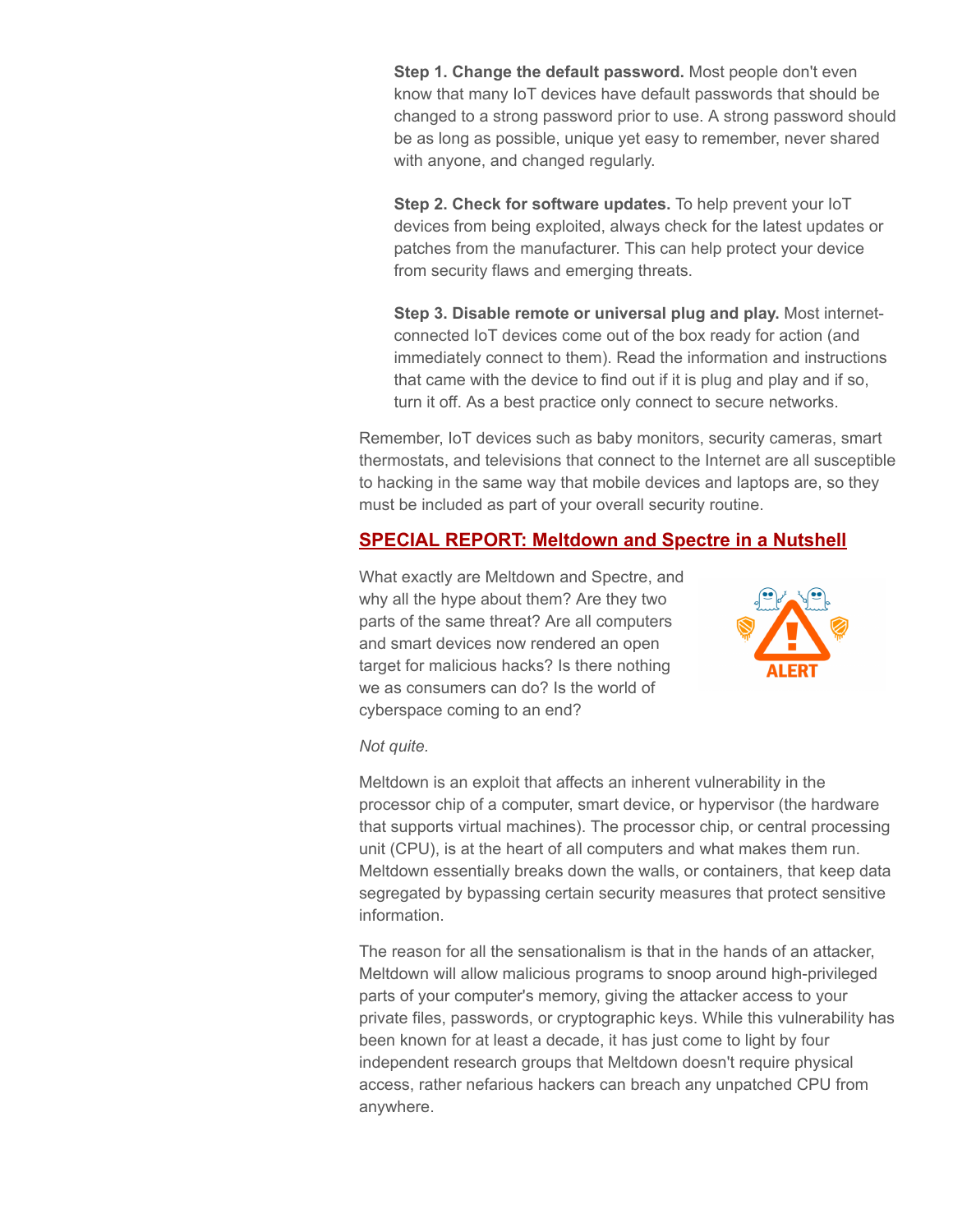Spectre on the other hand, allows attackers to lift data from the memory of other applications you're running. Take this scenario for example, I have my online banking website open, and I get an email notification, so I open my email in another tab. The email says I need to confirm my upcoming appointment by clicking on a link. The link opens up another tab in my browser window. Now, while I am trying to figure out whether or not I made a doctor appointment on this fake but real-looking site, the attacker on the backend is pilfering my bank data that's two tabs over. Since Spectre is an attack with two known variants of execution, researchers expect to see more variants and similar exploits on the horizon.

#### *Serious? Yes. Deadly? No.*

Meltdown and Spectre exploits can cause serious widespread threat; however, no known exploits have cropped up in the wild, yet. In fact, before public announcements went out, many players in this field of technology were given a head start to "immunize" their software before their release dates. In addition, several key players in the processor space have issued software patches and firmware updates that will protect users from Meltdown.

Spectre, on the other hand, is a work in progress as it is a method of attack. Nonetheless, headway is being made on one of the variants of this exploit. Because Spectre patches require mitigation techniques that don't yet exist, software vendors need to do some work on their end, including updating their compiler infrastructure and recompiling their products for patches.

Experts point out that each of the patches don't actually remove the threat of attacks. They just reduce the likelihood an attacker will be successful. They maintain the only true fix is replacing a computer's CPU.

### *What can I as a consumer do?*

Replacing a CPU is not like changing batteries. So, until CPU architectural designs have been rethought out and are in the works, we as consumers need to be vigilant.

- Be on the lookout for phishing scams, fake updates, and too good to be true deals on quick fixes for Meltdown and/or Spectre.
- Always type in the URL or go to the official website of your product for updates and patches.
- Don't wait! Update as soon as your product patches are made available: anti-virus/anti-malware software, firmware, OS, and browsers.

To prevent attackers from gleaning information across browser tabs in a Spectre attack, update to the latest Chrome browser and enable the Strict Site Isolation (SSI) feature so each tab/page will load separately from differing servers.